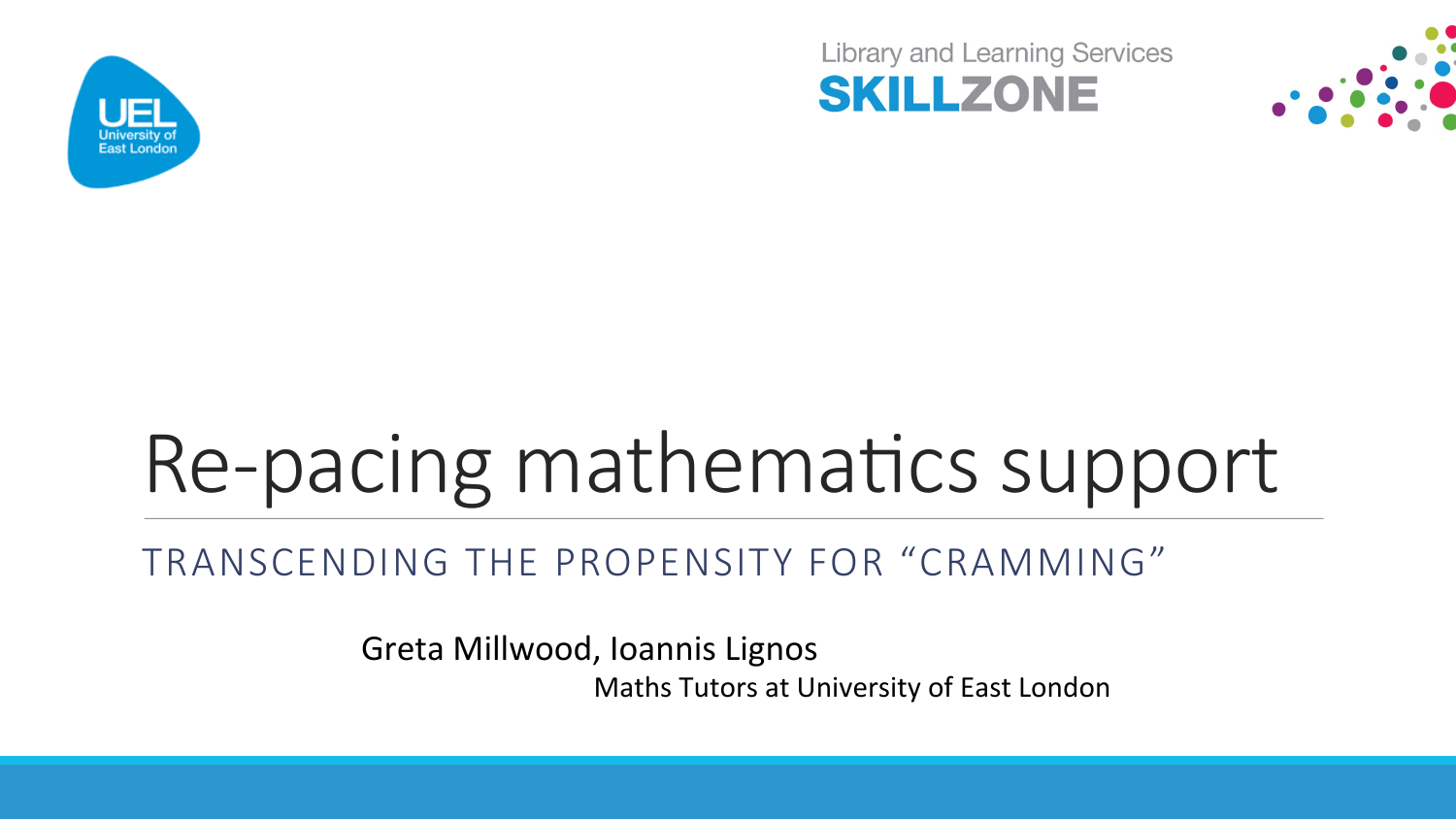

### Maths Support at UEL

- ■4 part-time maths tutors for 7 schools across 2 campuses
- ■Academic Skills Support at UEL = Skillzone
- ■Most of us started in February 2015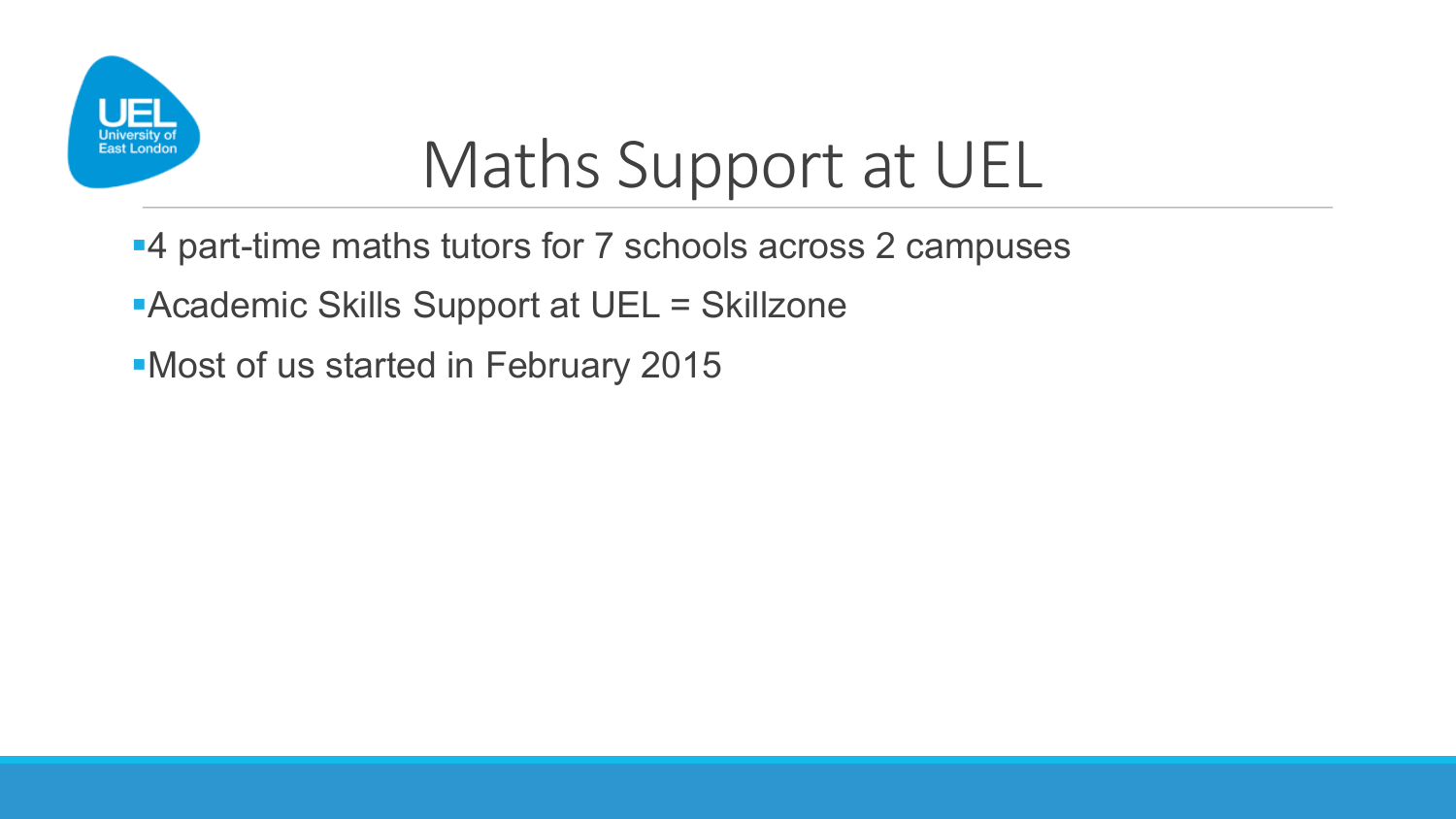

## Maths Support at UEL

- §Weekly drop-in hours
- ■Bookable appointments (1 1 support)
- §Workshops
	- §Non-timetabled, extra-curriculum
	- Timetabled, embedded in modules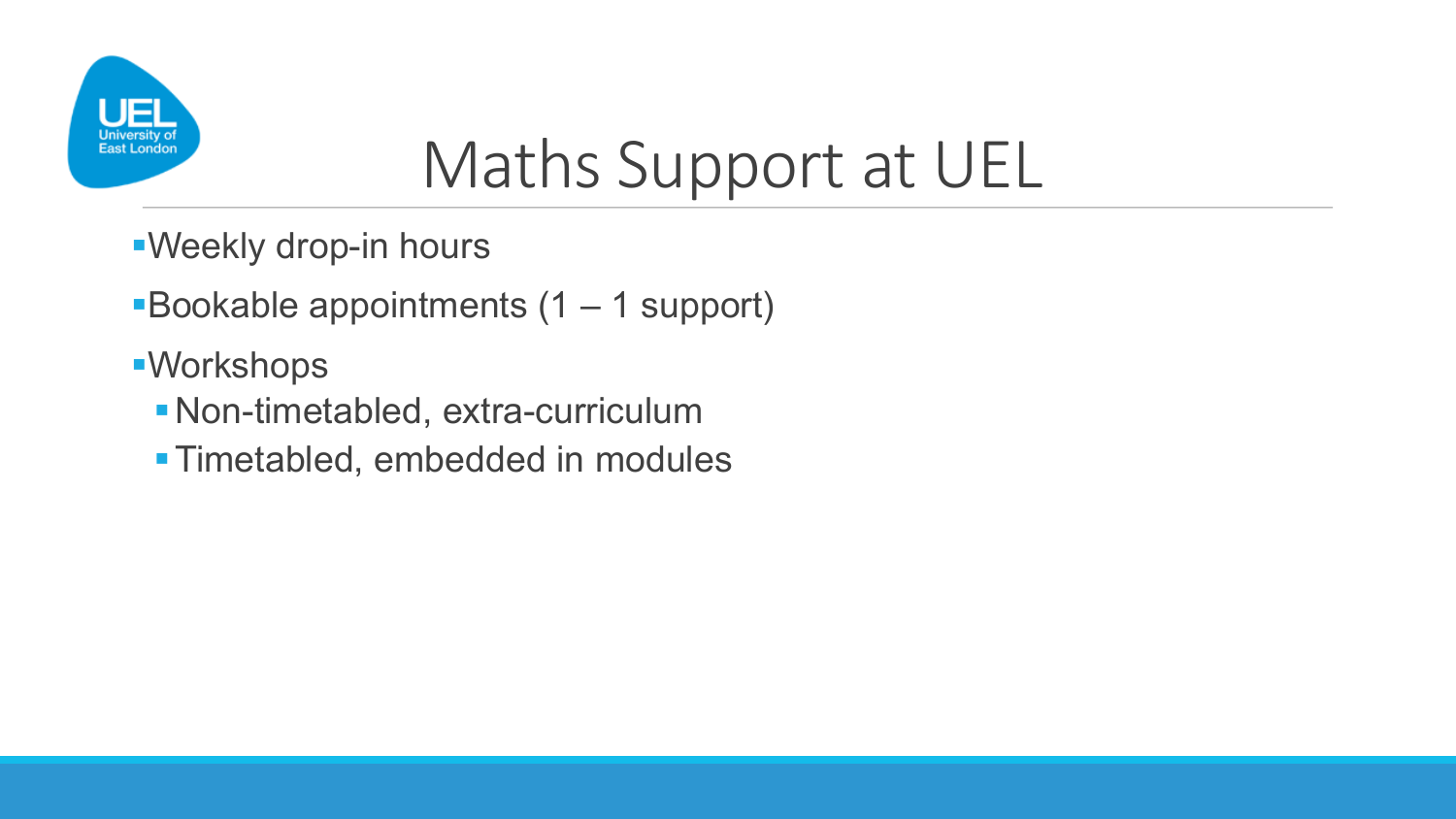

## Maths Support at UEL

- §Weekly drop-in hours
- ■Bookable appointments (1 1 support)
- ■Workshops
	- §Non-timetabled, extra-curriculum
	- §Timetabled, embedded in modules
- ■Student body with diverse range of abilities and needs
	- Widening participation / access
	- §No GCSEs
	- §Difficult circumstances
	- Mature with years off education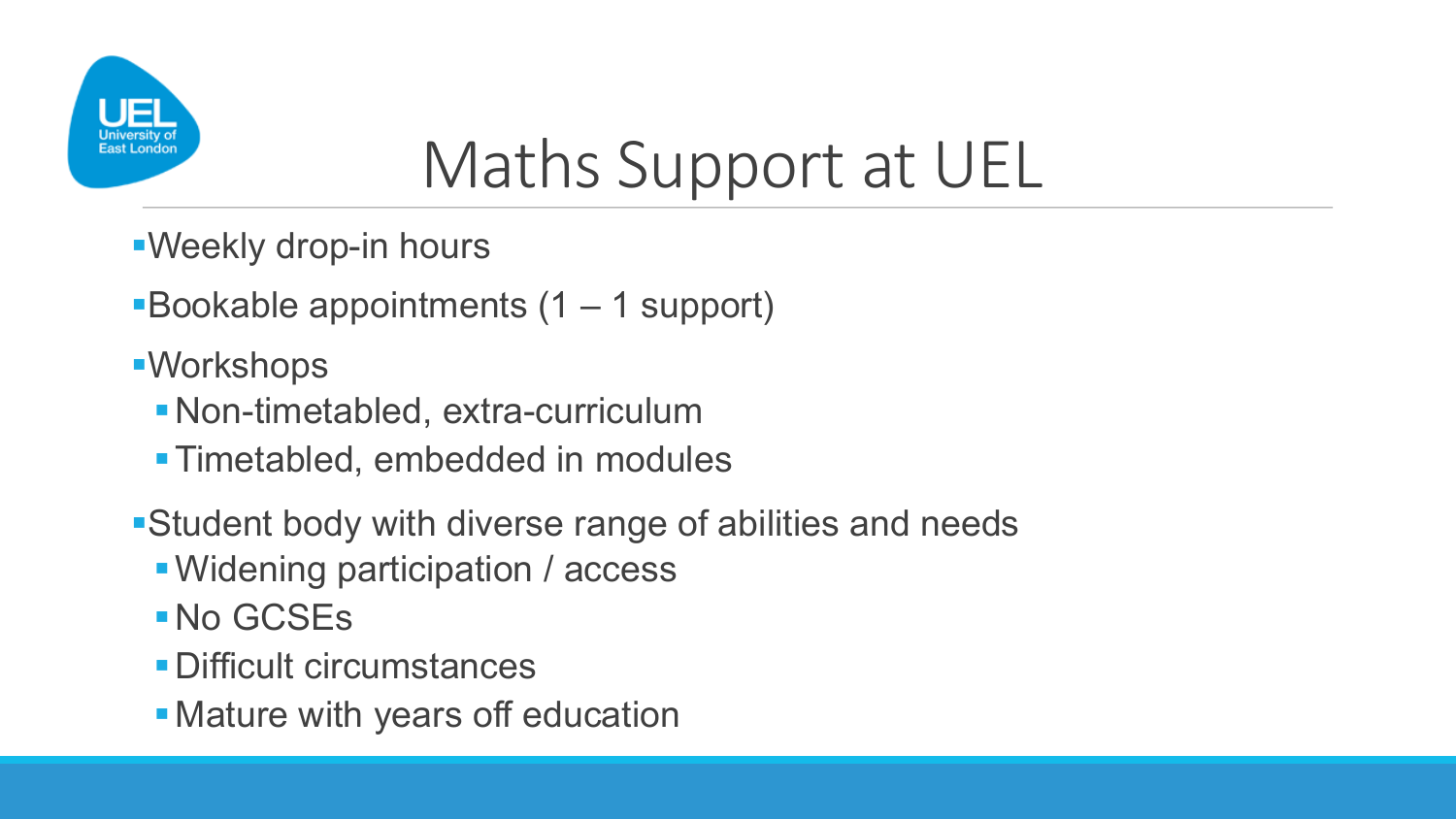

■ "Cramming is the practice of working intensively to absorb large volumes of informational material in short amounts of time" (Wikipedia).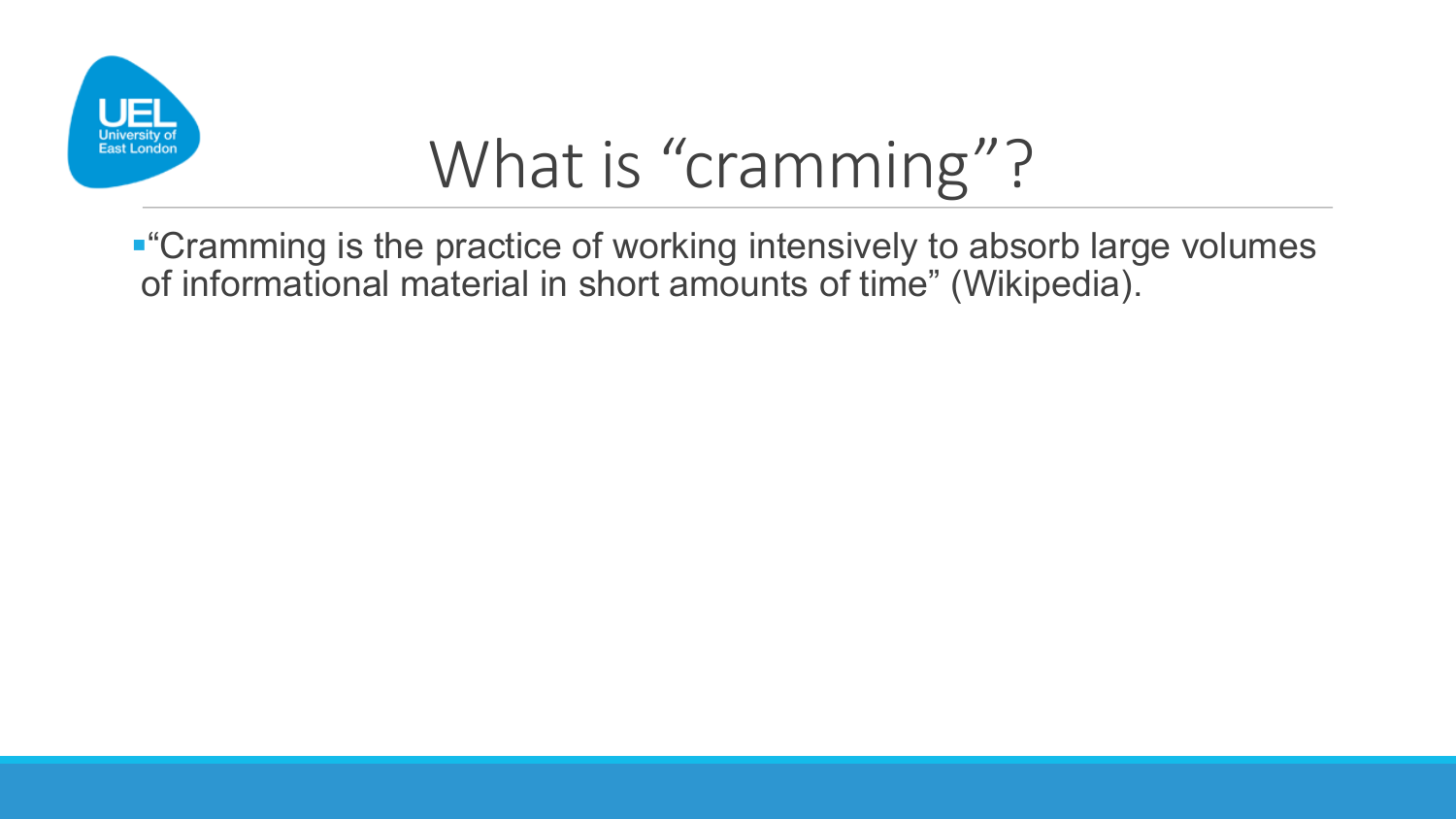

- "Cramming is the practice of working intensively to absorb large volumes of informational material in short amounts of time" (Wikipedia).
- ■How does this translate in the context of maths support?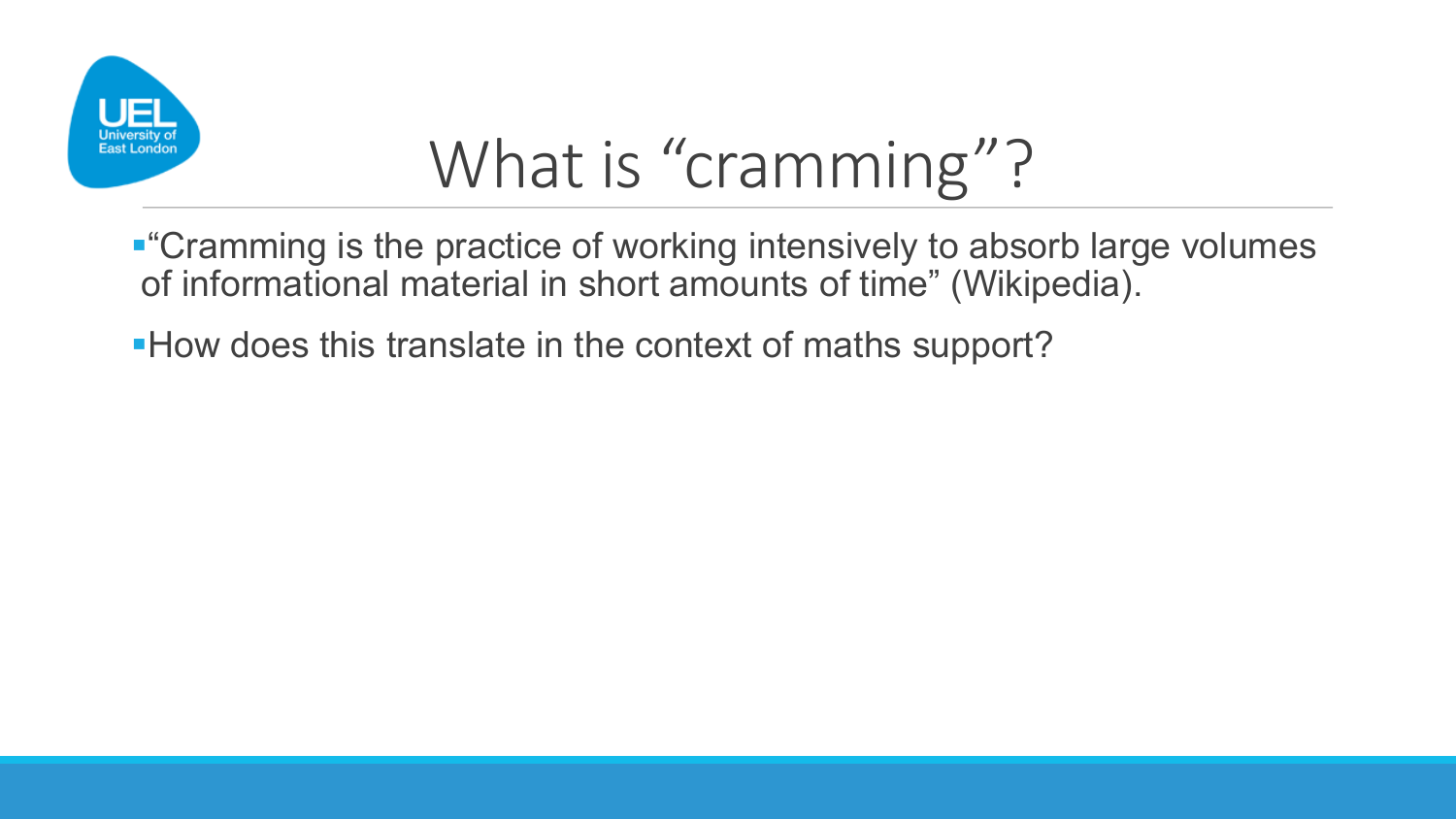

- "Cramming is the practice of working intensively to absorb large volumes of informational material in short amounts of time" (Wikipedia).
- How does this translate in the context of maths support? Cramming on course content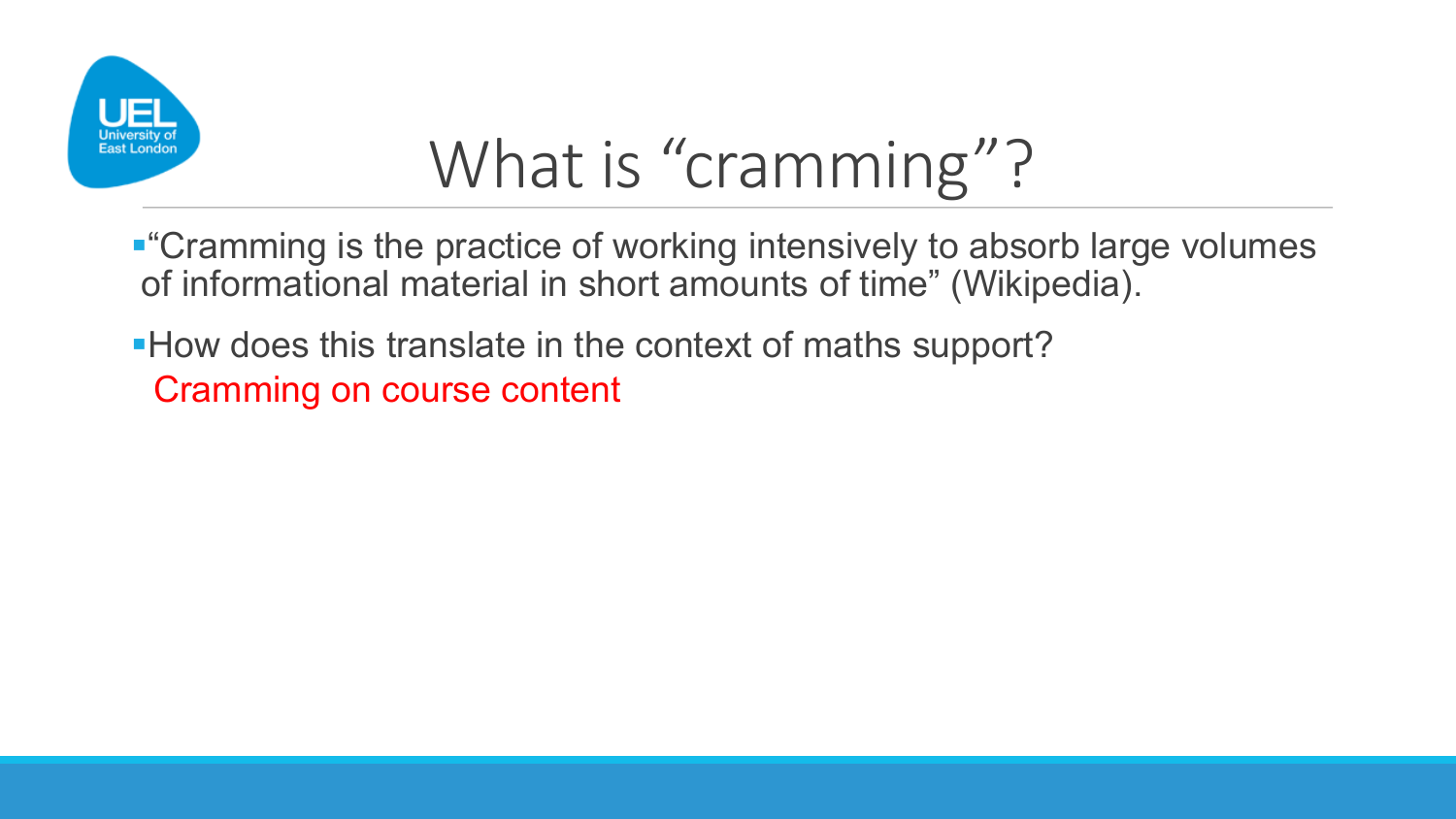

- "Cramming is the practice of working intensively to absorb large volumes of informational material in short amounts of time" (Wikipedia).
- How does this translate in the context of maths support? Cramming on course content

+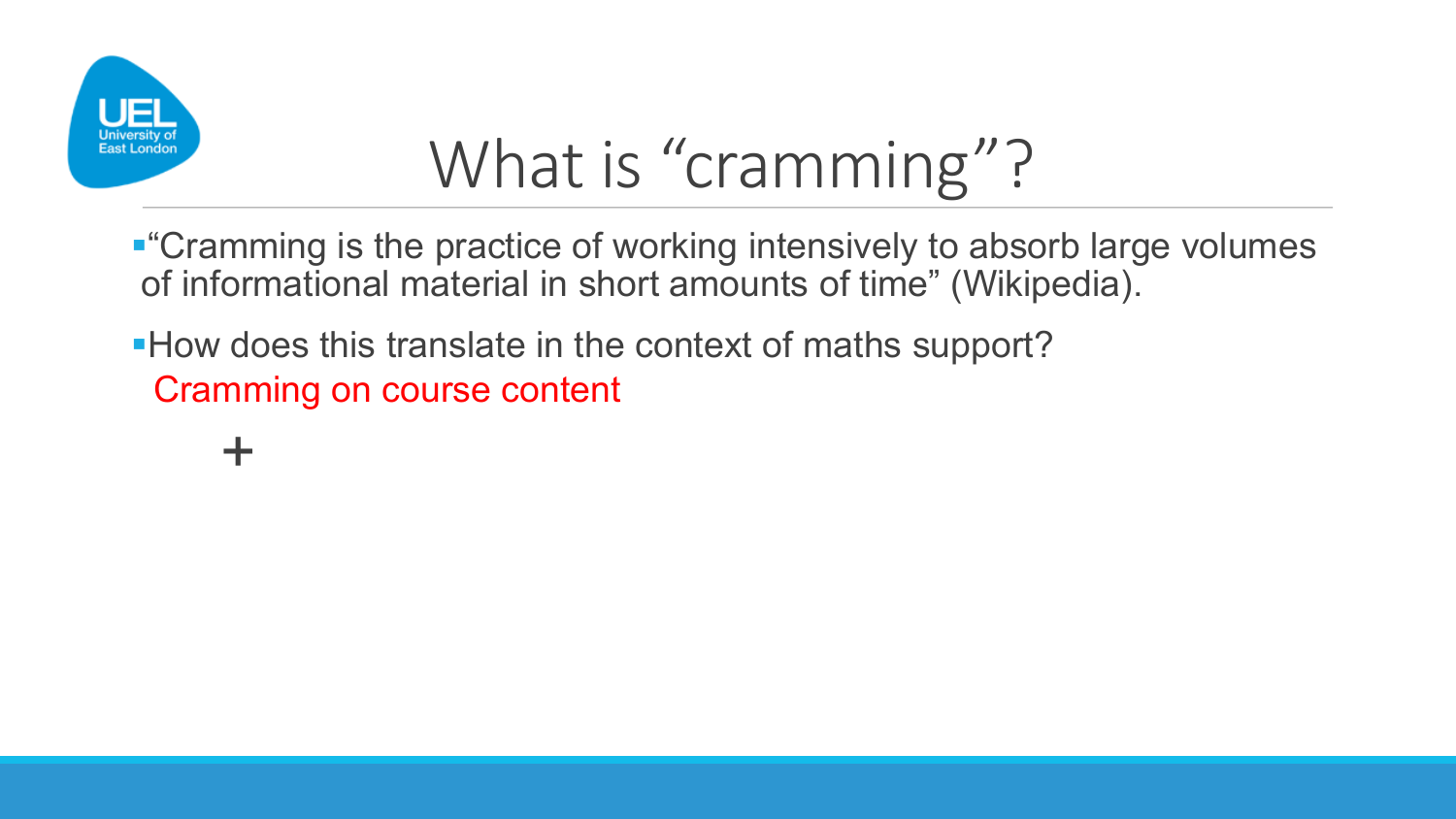

- ■"Cramming is the practice of working intensively to absorb large volumes of informational material in short amounts of time" (Wikipedia).
- How does this translate in the context of maths support? Cramming on course content

+ Cramming on required maths (prerequisites)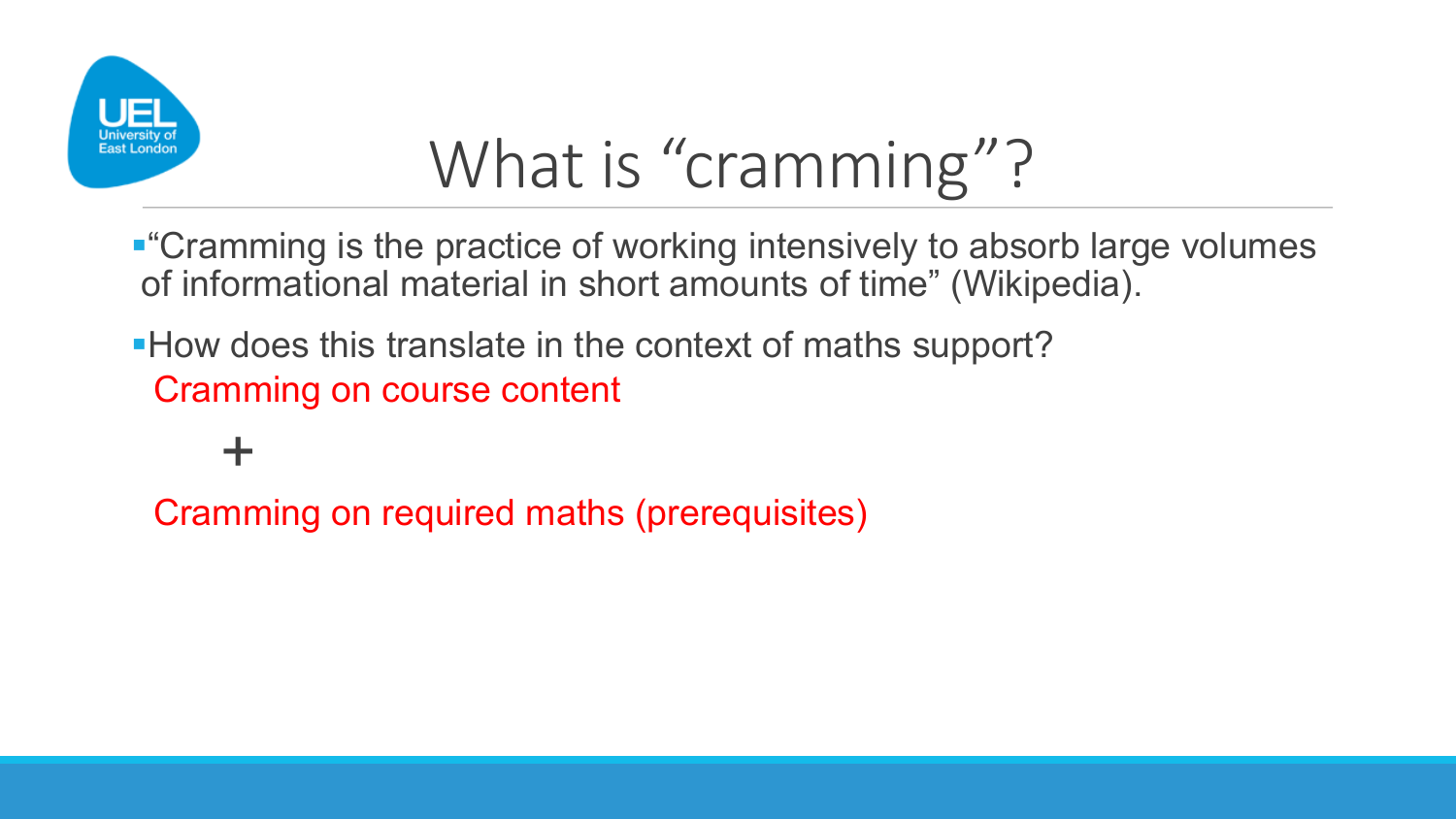

- "Cramming is the practice of working intensively to absorb large volumes of informational material in short amounts of time" (Wikipedia).
- How does this translate in the context of maths support? Cramming on course content

x

Cramming on required maths (prerequisites)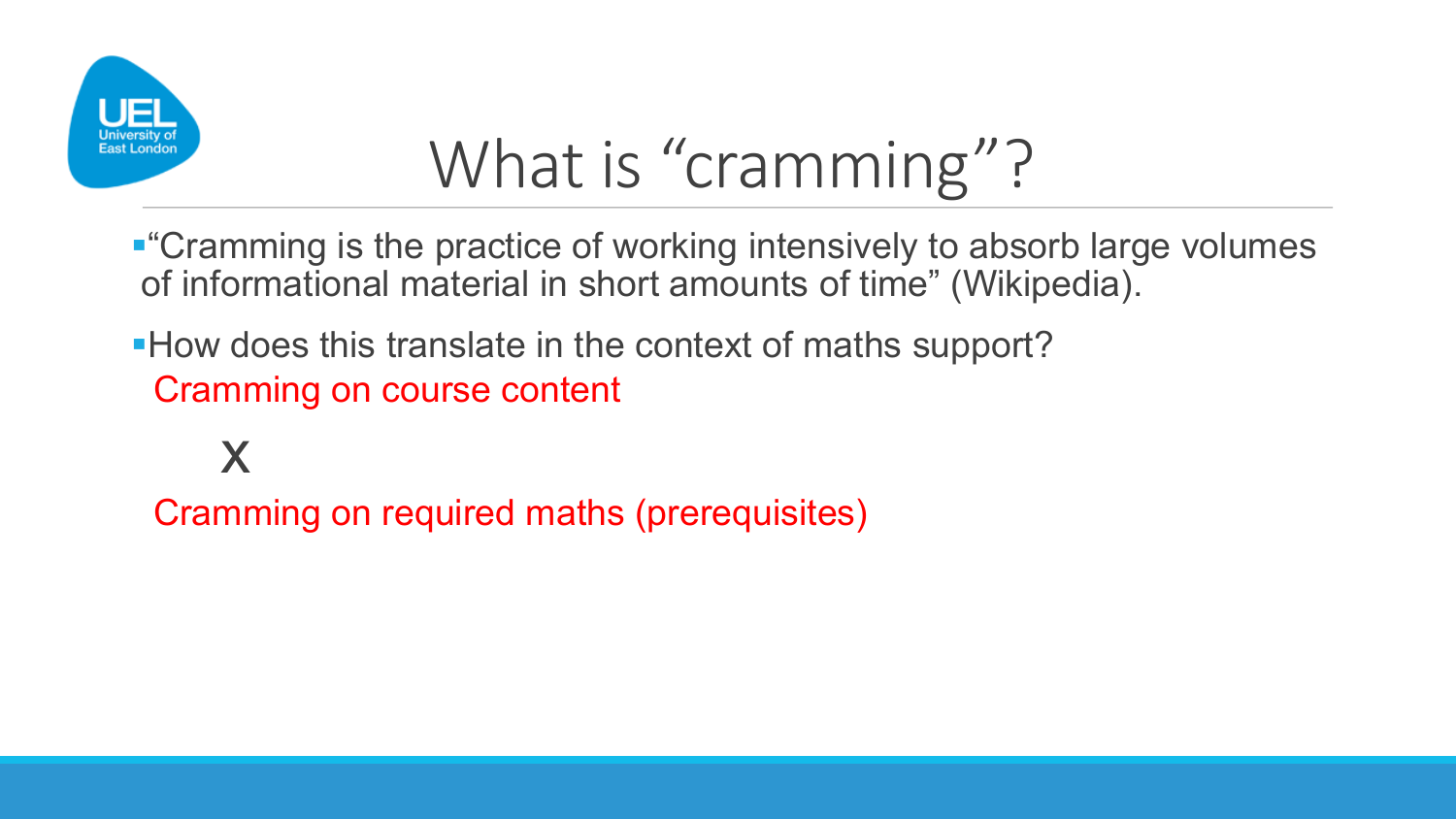

- Cramming is the practice of working intensively to absorb large volumes of informational material in short amounts of time" (Wikipedia).
- How does this translate in the context of maths support? Cramming on course content
	- Cramming on required maths (prerequisites)
- Maths support can still have some impact, but limited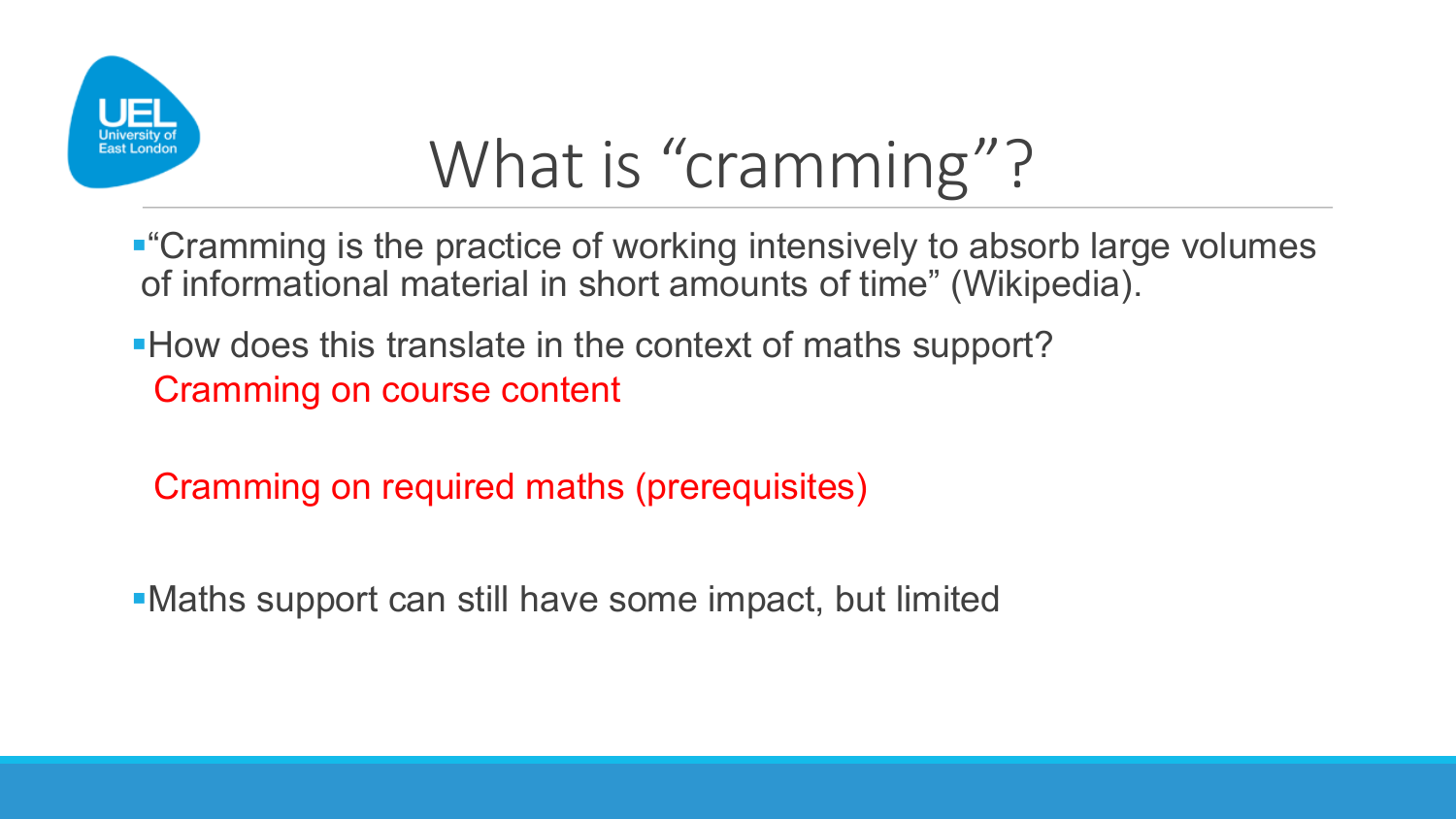### Evidence across Schools

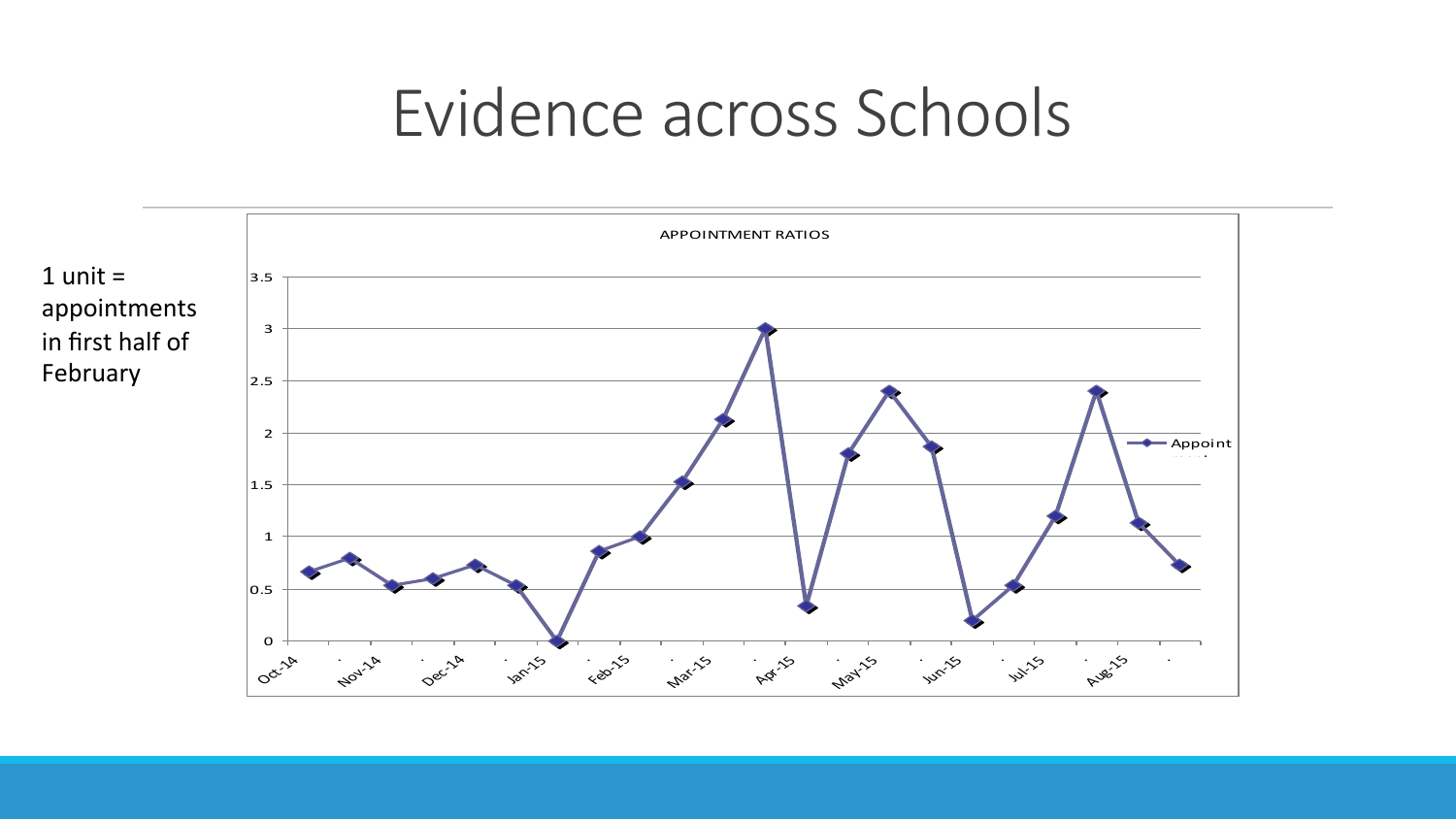### Evidence across Schools

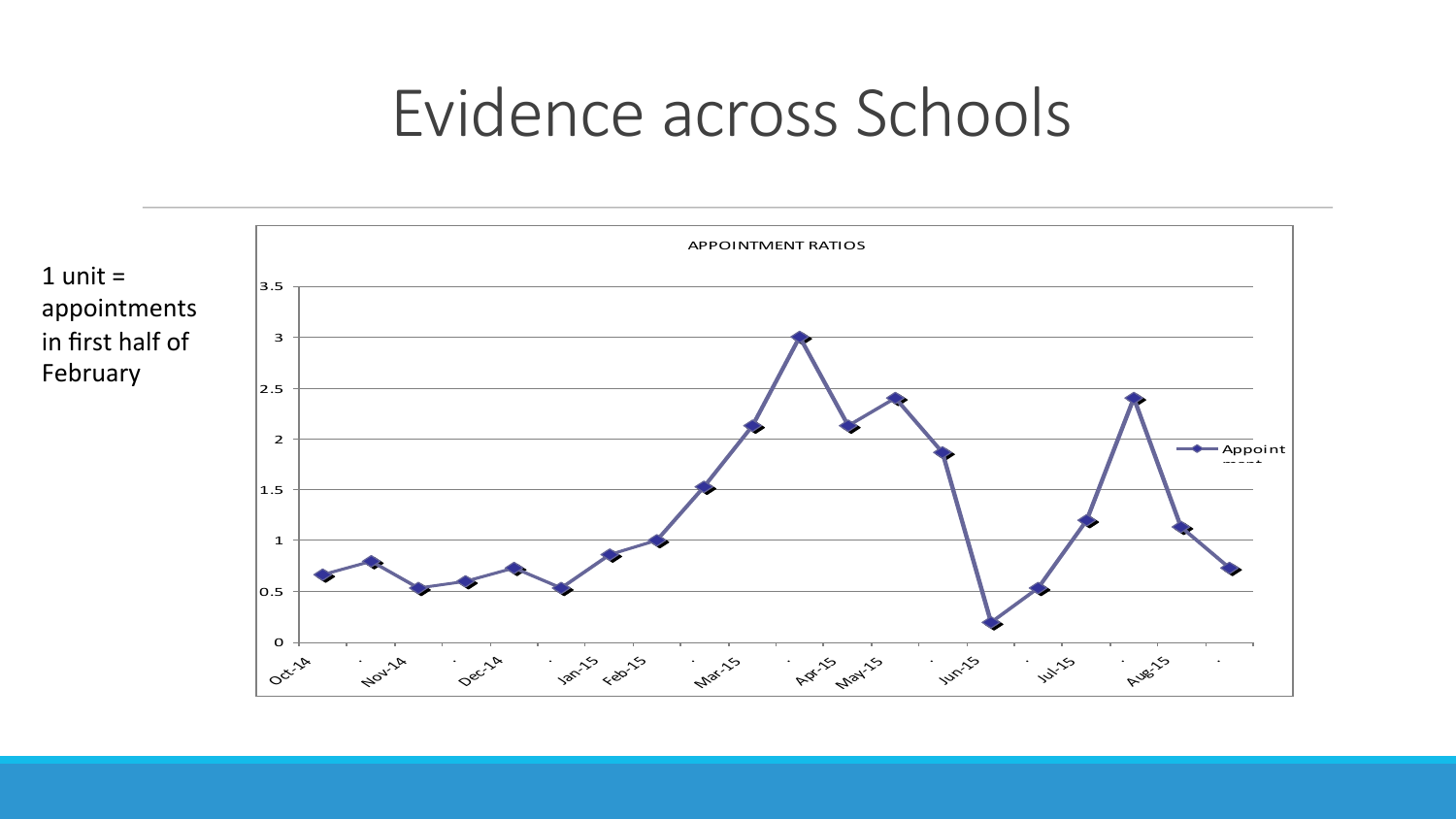### Evidence – Engineering module A

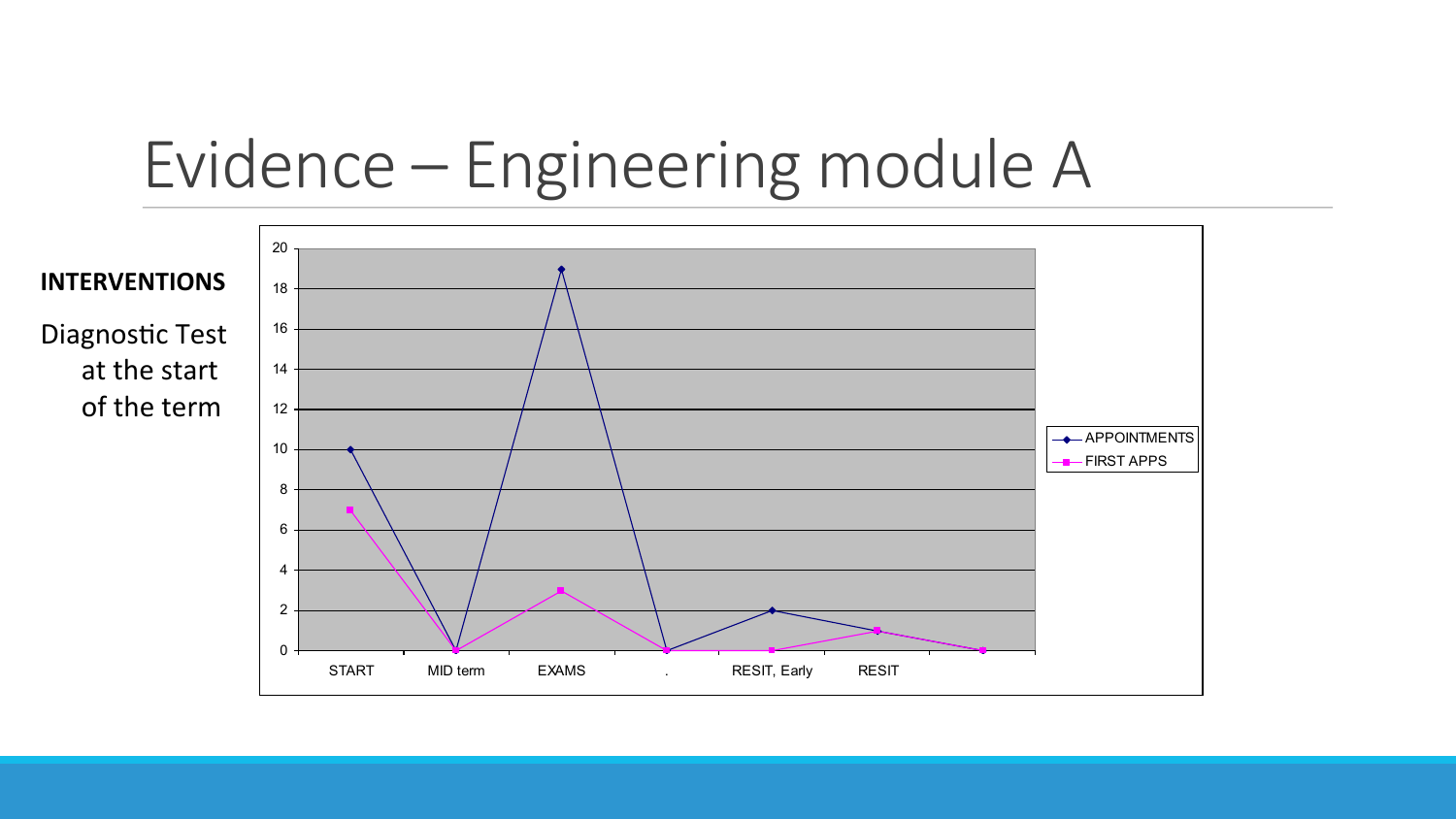### Evidence – Engineering module B

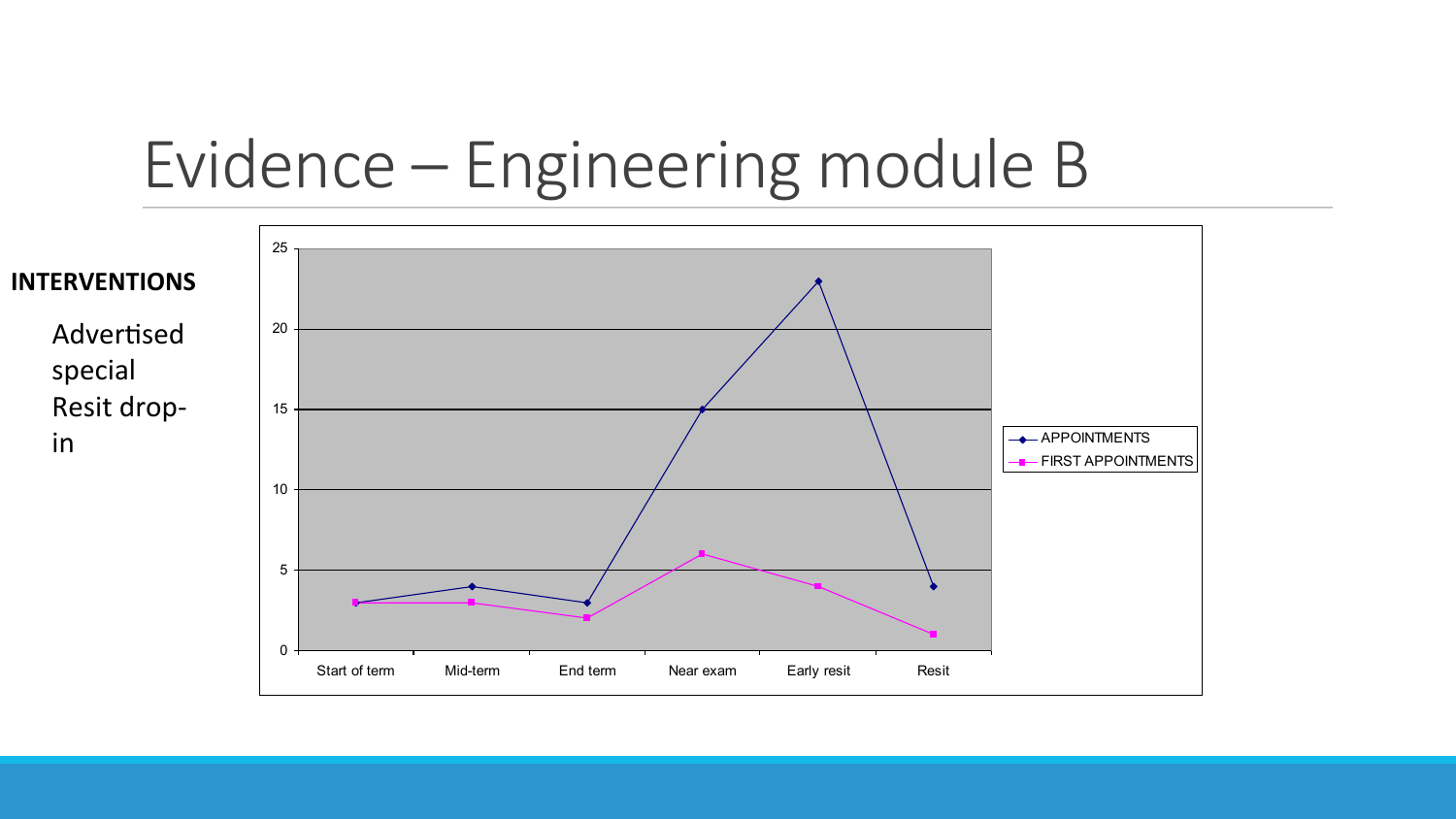#### Data Analysis of exam results for students resitting Basic ICT and Maths Module

Despite increasing demand for one-to-one appointments, majority of students are still not reached, since many leave it too late, or never get round to accessing support.

Many students are having to resit modules in Level-3 mathematics.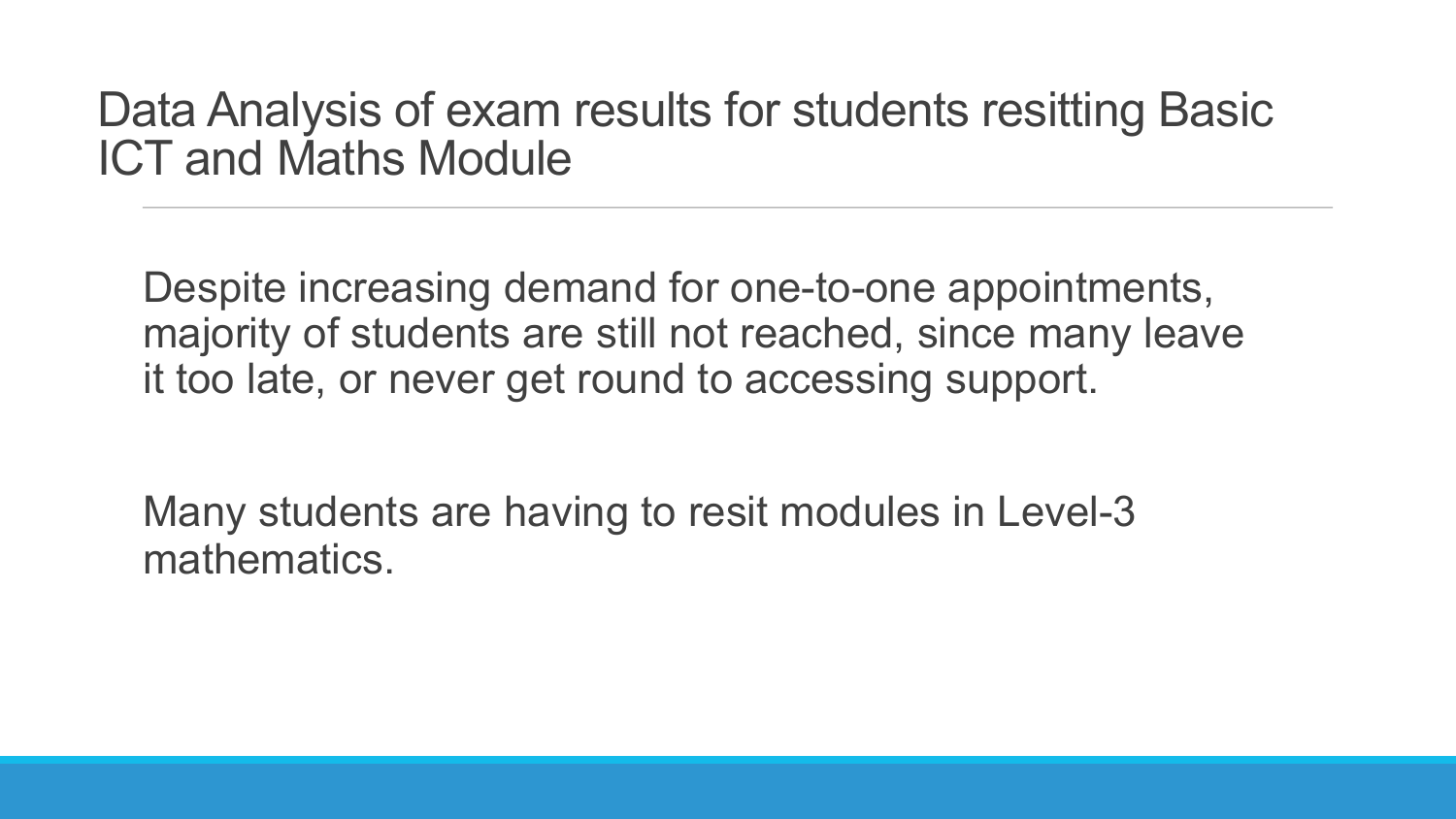### Post-resit outcomes for 61 students required to resit one or both of the maths examinations

|                                     | Pass | Fail | <b>Absent</b> | <b>TOTAL</b> |
|-------------------------------------|------|------|---------------|--------------|
|                                     |      |      |               |              |
| One or more appointment(s) attended |      |      |               |              |
| No appointments(s) made/attended    |      | 15   | 25            | 54           |
| <b>TOTAL</b>                        | 19   | 16   | 26            |              |

Of the 6 students who attended the resit and saw me, <sup>91</sup>. who is a sugget of Of the 29 students who attended the resit but did not see me, 14 (i.e.: 48.3%) or **is absent** from the resit. H<sub>0</sub>: The presence erabsence of Skillzone appointments has no bearing on whether a student passes, fails, or is absent from the resit;  $H_1$ : The presence of one or more Skillzone appointments has a bearing on whether a student passes, fails,

**Chi-squared test: d.f.=2; Χ2=6.039; critical value at p=0.05 is 5.991**

Therefore, reject  $H_0$  at 95% significance level.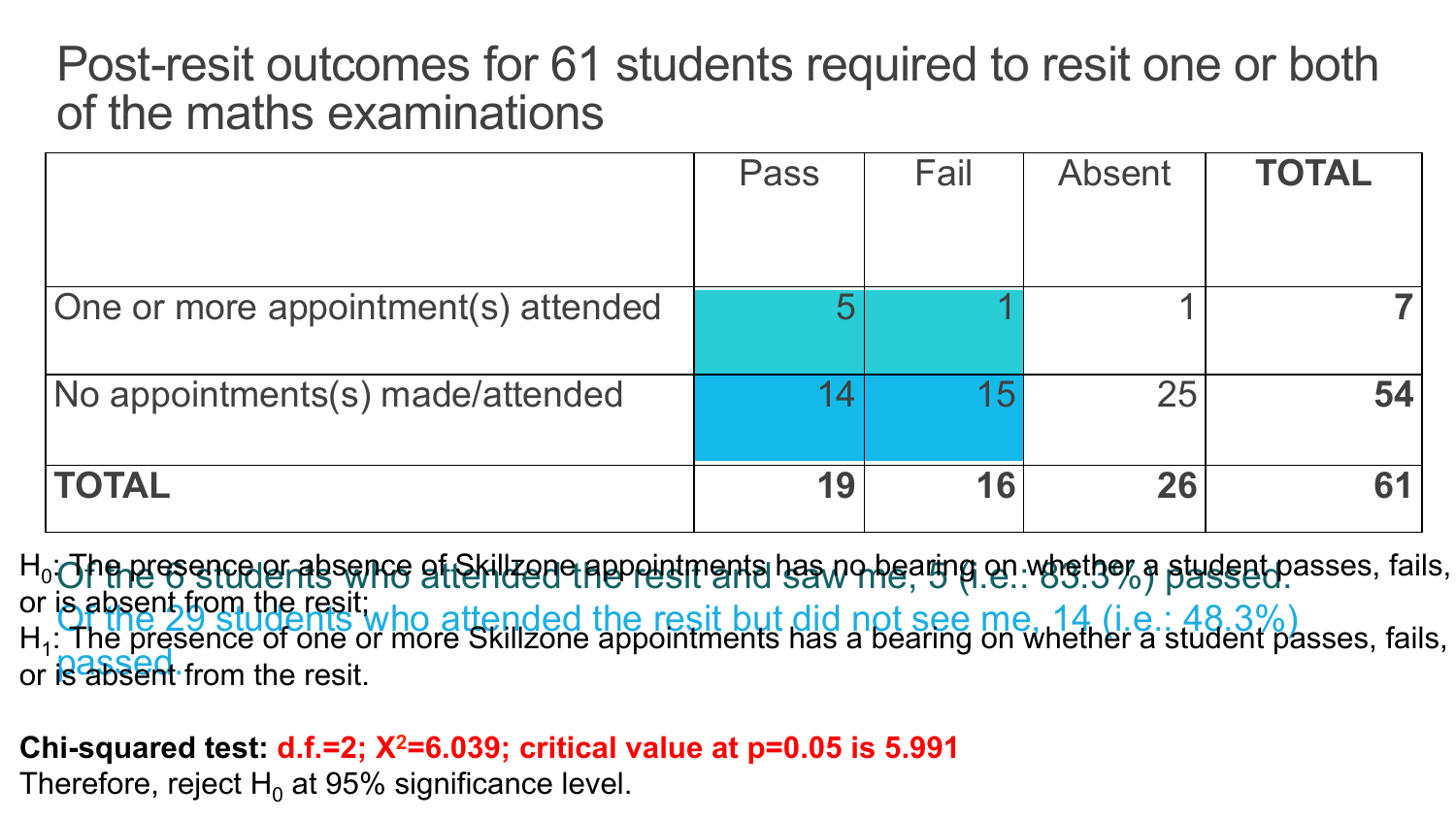Comparing the performance of: students who passed and saw me; and students who passed but did not see me

|                                     |    | Mean  | S.d.  |
|-------------------------------------|----|-------|-------|
| One or more appointment(s) attended |    | 57.20 | 8.52  |
| No appointments(s) made/attended    | 14 | 44.71 | 10.65 |

 $H_0$ : Considering exclusively students who passed the resit, the presence or absence of Skillzone appointments has no bearing on a student's score;

 $H_1$ : Considering exclusively students who passed the resit, the presence of one or more Skillzone appointments has a positive bearing on a student's score.

```
one-tailed t-test, with N_1 = 5; N_2 = 14:
d.f.=17; t=2.626; critical value at p=0.01 is 2.567
```
Therefore, reject  $H_0$  at 99% significance level.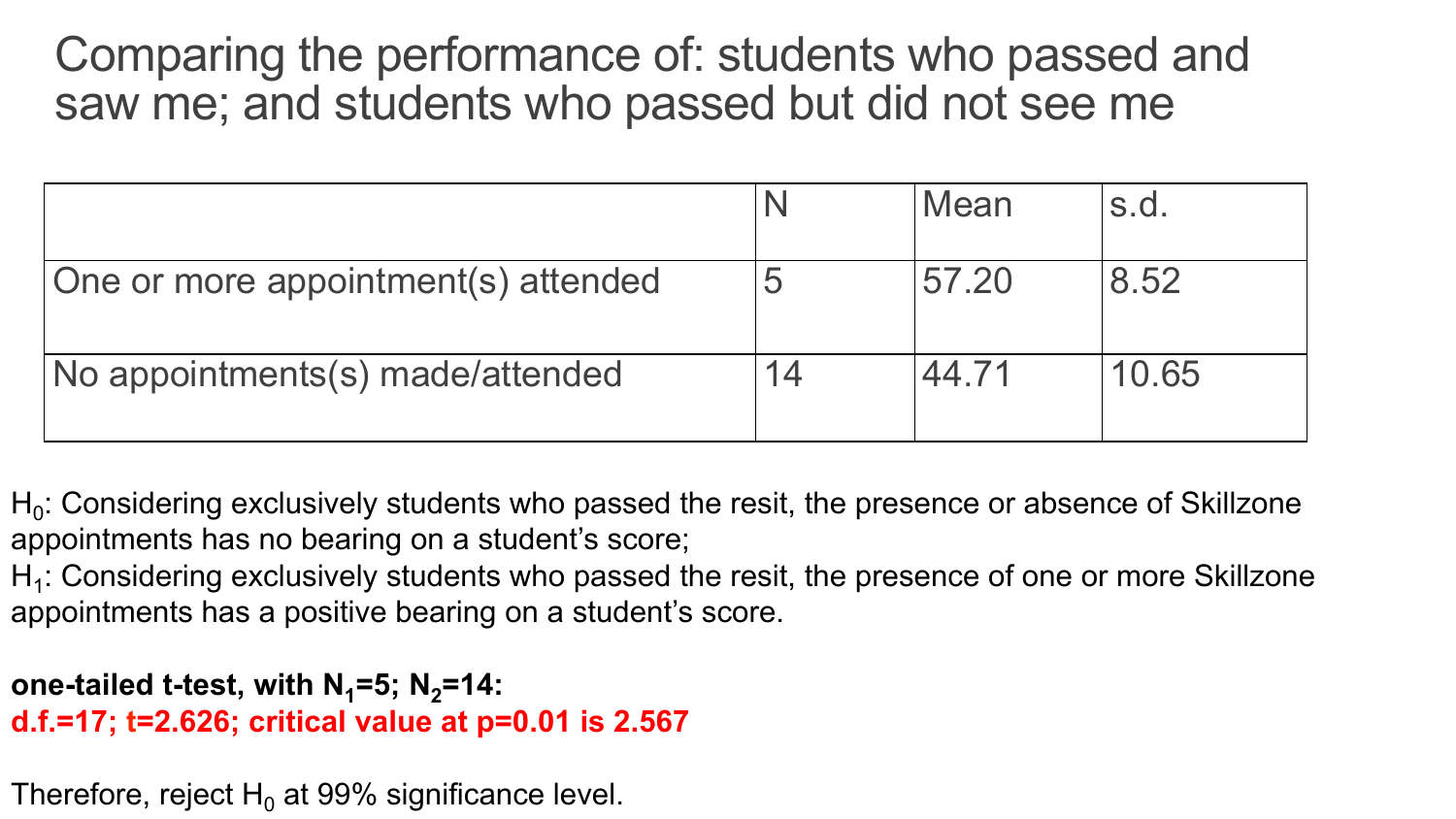#### Numerical Reasoning Workshops for Health Study Year 2 Students

In contrast to Skillzone workshops, these workshops are compulsory and geared towards a specific test;

111 students across four groups: each group had two timetabled sessions during March and April, after a mid-year mock examination in which performance had been very poor;

Student feedback, in common with Skillzone workshops, expressed desire for more sessions and more contact time to practise questions.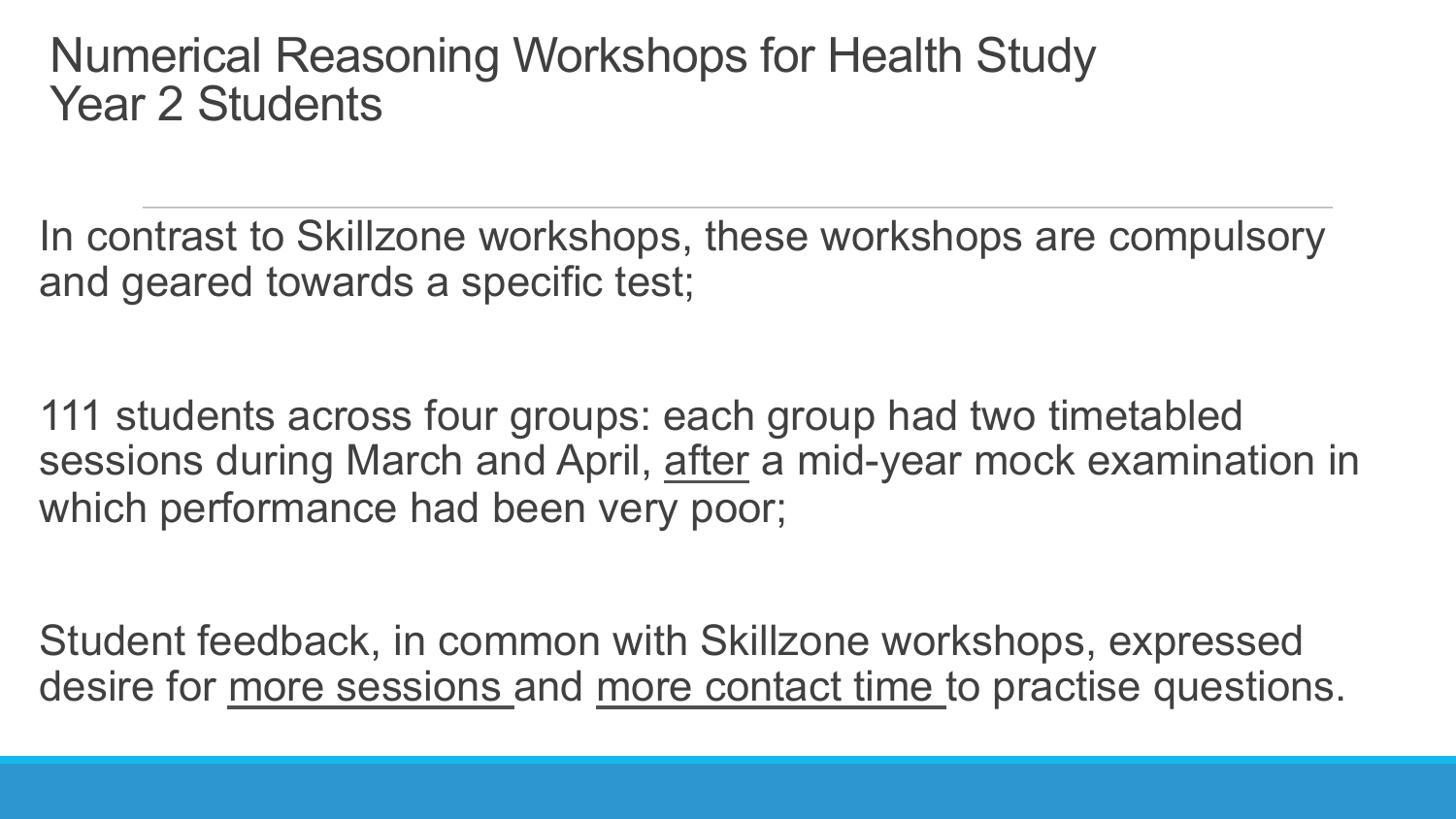Comparing performance in mid-year mock assessment (before intervention) and end-of year real assessment (after intervention)

|                                | Number (Percentage) of students   Mean overall<br>who passed | mark |
|--------------------------------|--------------------------------------------------------------|------|
| Mid-year mock<br>assessment    | 32 (28.9% of cohort)                                         | 26%  |
| End-of-year real<br>assessment | 81 (73.0% of cohort)                                         | 41%  |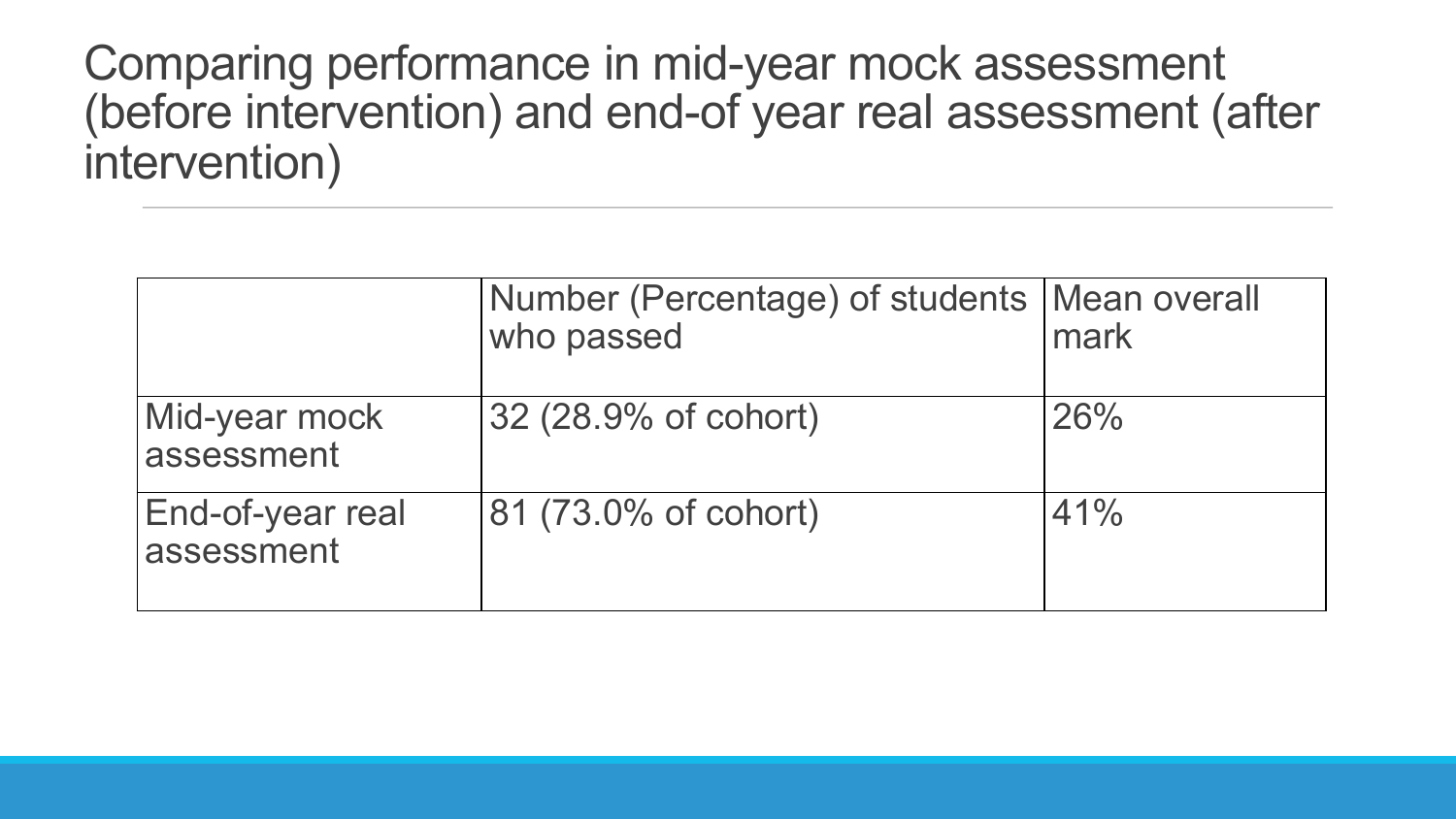#### Delivering mathematical support – research and recommendations

Diagnostic testing a vital tool for identifying where guidance is needed (and for whom);

For staff, diagnostic test results provide a formal infrastructure to identify 'at-risk' students (Matthews et al. 2012, p.19);

For students, diagnostic tests encourage them to confront issues early (Mireles and Ward 2011, p. 40).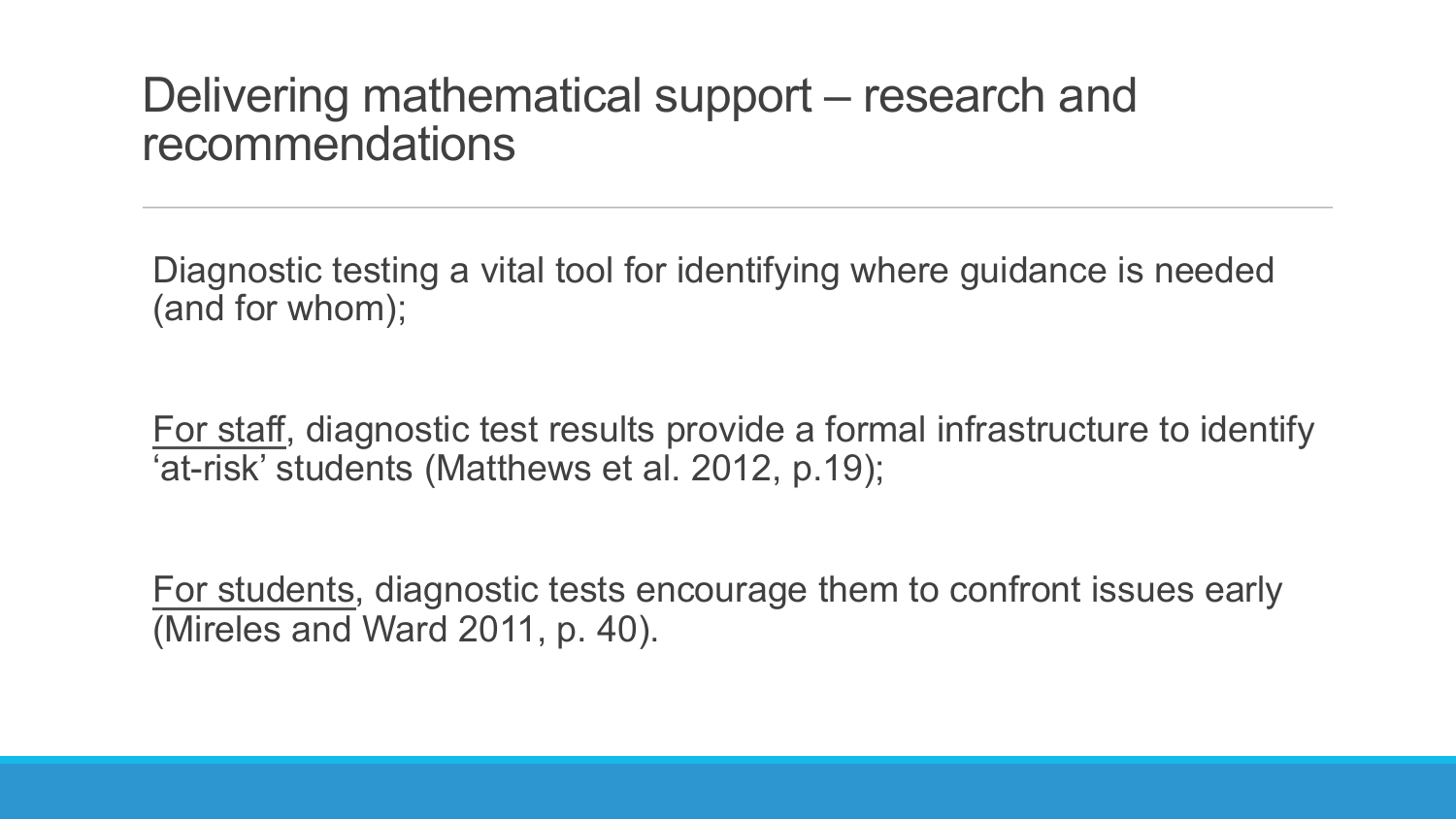### Mathematical Support at UEL in the new academic year

Diagnostic testing and regular sessions as timetabled facets of undergraduate courses;

Provision of a dedicated study space at 'arm's length', opened in March 2015 (cf. research by Croft et al. 2008, pp.13–16);

Consideration of how to deploy resources, with regard to impact on student behaviour; cf. cramming, procrastination, the 'local traveller' syndrome (Bell et al. 2001, pp.120–121), and the effects of 'blended teaching' (Inglis et al. 2011).